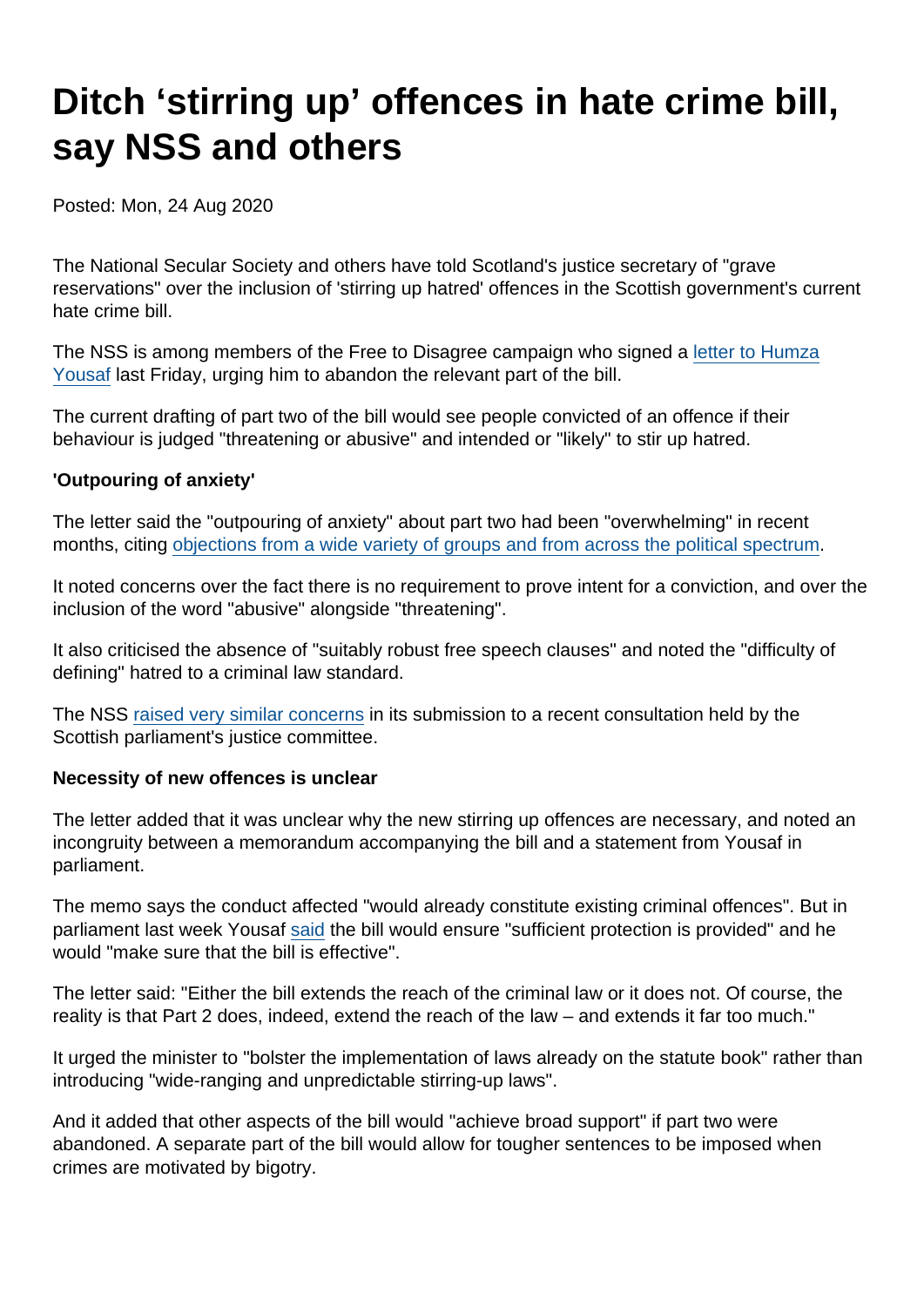Polling suggests public disquiet over bill

Meanwhile, polling commissioned by Free to Disagree has suggested there are [significant levels of](https://www.scotsman.com/news/politics/majority-scots-oppose-new-hate-crime-laws-poll-suggests-2950314) [public opposition](https://www.scotsman.com/news/politics/majority-scots-oppose-new-hate-crime-laws-poll-suggests-2950314) to the crucial parts of the bill in Scotland.

The poll, which was carried out by Sevanta ComRes, found:

- 69% of Scots agreed that "for a criminal offence to be committed, there must be a proven intention to stir up hatred".
- 75% of respondents thought the term "hatred" means "different things to different people".
- 87% thought free speech is an "important right".
- 63% thought disagreement and debate "benefit society".
- 73% agreed that disagreement is not a sign of hatred.

#### NSS comment

NSS chief executive Stephen Evans, who signed the letter on the society's behalf, said ministers should now "radically rethink this piece of legislation".

"The vaguely drafted section of the bill on 'stirring up hatred' presents a significant threat to freedom of expression. It's faced criticism from a very wide range of groups and now appears to be very unpopular with the Scottish public.

"Ministers should now either remove the relevant section of the bill or radically amend it to place a much greater premium on free speech."

Signs of a possible compromise

Earlier this month Yousaf said he would give "[serious consideration](https://www.secularism.org.uk/news/2020/08/minister-will-seriously-consider-concern-over-hate-crime-bill)" to a warning from a coalition of public figures that the bill would undermine free expression.

Update, 28 August - further relevant developments this week

The first minister Nicola Sturgeon faced questions about the bill in parliament this week, as Labour MSP James Kelly highlighted concerns about freedom of expression.

You can [watch the exchange](https://www.facebook.com/watch/?v=304256950831821) on Free to Disagree's Facebook page, and read more about it in a [press release from the campaign](https://freetodisagree.scot/press_releases/government-must-make-good-on-pledge-to-respond-to-hate-crime-bill-concerns/) .

Meanwhile Free to Disagree has also [criticised](https://freetodisagree.scot/press_releases/government-media-statements-on-hate-crime-bill-inaccurate/) ministers for using the existence of 'stirring up hatred' offences elsewhere in the UK to justify the bill.

The NSS and others have repeatedly highlighted several significant ways in which Scotland's bill would be [more censorious](https://twitter.com/NatSecSoc/status/1298264880097529862) than equivalent legislation in England and Wales.

[Discuss on Facebook](https://www.facebook.com/NationalSecularSociety/posts/3251143604953968?__xts__[0]=68.ARBhiMLPG73Gv7xYbbCZeG0-I9ZAYTzkgq5FoqiDezXpCtK_BLaeBfstlvWbLqDcooXp9yEYorVFqzblltgSi2YZKDcf5XDGb2FuInox4dgurCkEZOpJVWu0oLfKwCCWzrO_aQRUzuOCT-hiGXTOlOhCMzJUC-9WvvOARaKFoENwSd-MxyrXeY3KaD7RLqFJH3G10wjUhu-xTtcl1790y9bEhX2HKsaU-XYdmPJFVjChUXsAUIM51zYaz8WVFREg1ChtnLucB9nERTBhFZbWMoa89EtmnFugkhcestpFDPyv2iVe2Kq51r5s4-pjAonxnwRwQiUaerANhtM0G-h-qORJNA&__tn__=-R)

## Protect free speech in Scotland

New hate crime laws proposed for Scotland could seriously undermine freedom of expression including the freedom to criticise or satirise religion. Find out more and help us protect free speech.